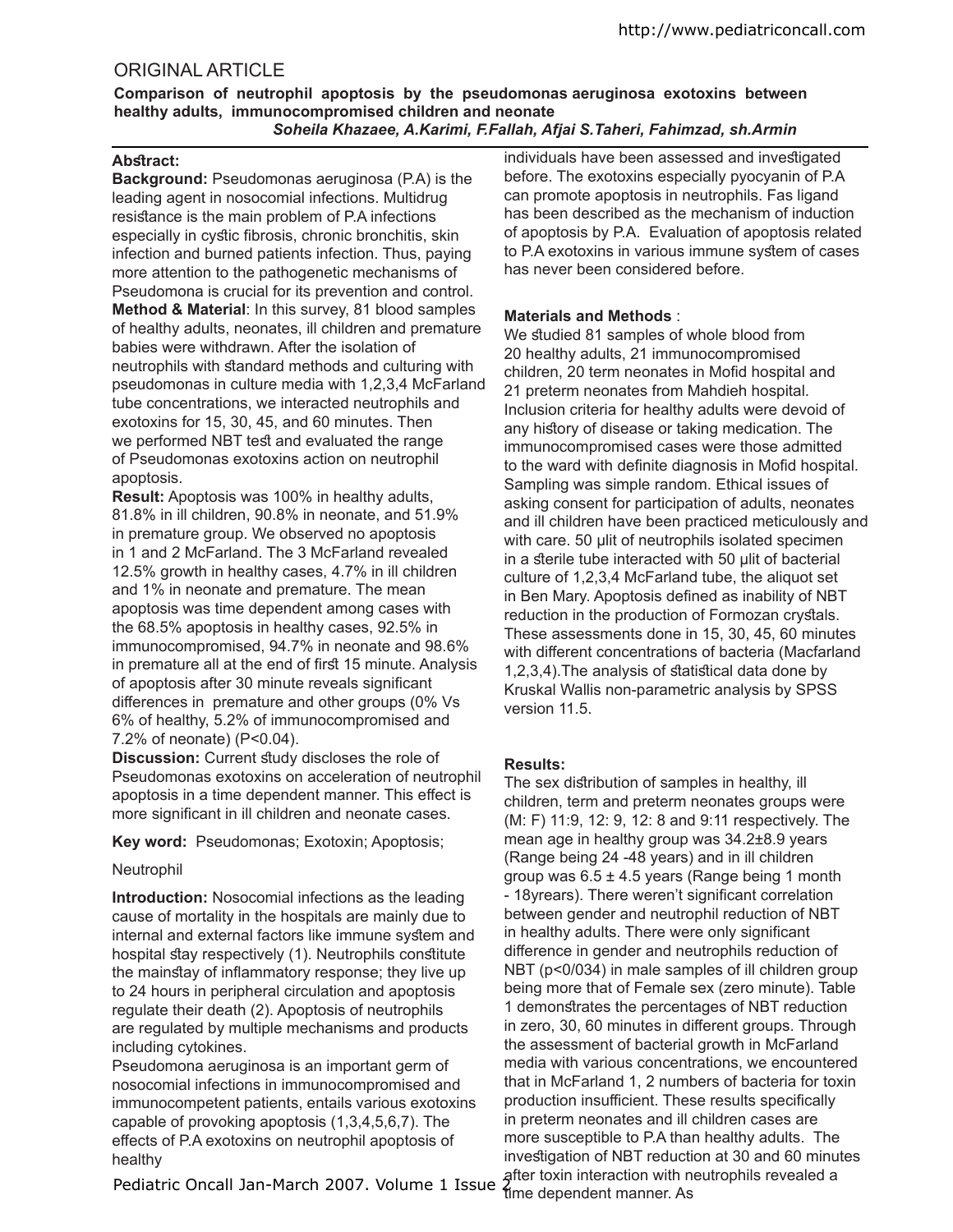shown in figure 2 as times pass the NBT reduction decreases.

### **Table 1.Median percentage of NBT reduction with neutrophils in diferent categories at 0, 30and 60 minutes**

|                      | Zero<br>Minute(Controlminutes(Min- 60 minutes(Min-<br>)(Min-Max) | Max)        | Max)        |
|----------------------|------------------------------------------------------------------|-------------|-------------|
| <b>Healthy Adult</b> | 100(100-100)                                                     | $0(0-70)$   | $0(0-0)$    |
| III children         | $93(0-97)$                                                       | $0(0-30)$   | $ 0(0-10) $ |
| Term neonates        | 95(60-98)                                                        | $2.5(0-50)$ | $10(0-10)$  |
| Preterm Neonate      | 29(10-96)                                                        | $ 0(0-0) $  | $ 0(0-0) $  |





**Table 2 demonstrates the results of the apoptosis percentage in diferent groups. The diference between preterm neonates and other groups were signiicant.**

| Groups        | McFarland<br>tube $(3)$ | McFarland tube |
|---------------|-------------------------|----------------|
| Healthy       | 12.5                    | 100            |
| III children  | 4.76                    | 100            |
| Term neonates |                         |                |
| Pre-term      |                         |                |

## **Figure 2. NBT reduction with neutrophils at 30 and 60 minutes after interaction (Time dependent efect)**



At 0 minutes NBT reduction in preterm neonates was the lowest among all other groups. Although at 30 minutes, all cases showed a remarkable decrease in the NBT reduction, preterm neonates' neutrophils NBT reduction decrease was more conspicuous and at 60 minutes all groups leveled at zero. Kruskal Wallis test revealed a significant difference between zero and 30 minutes p<0.000 and p<0.002). Mean apoptosis in 15 minutes among diferent groups varies and Kruskal Wallis analysis test result was significant ( $p<0.002$ ). At 30 minutes the preterm showed a significant difference ( $p$ <0.002) among groups (94% healthy, 94% ill children, 92 term and 100 preterm neonates). Nonetheless the mean apoptosis in 45 and 60 minutes were not significant (p<0.596 and p<0.314 respectively). Considering percent of NBT reduction with neutrophils by Post Hoc statistical method, we observed a significant difference in control group (zero minute) between healthy and ill children cases (p<0.022) and between healthy versus preterm neonates (p<0.000). Moreover, the diference between ill children cases and preterm neonates (p<0.000) and preterm versus term neonates were significant (p<0.000). Apoptosis and Percentage of NBT reduction with neutrophils at 30 minute between term versus preterm were significant (P<0.000 and p<0.056 respectively). Apoptosis diference in 15 minutes between ill children, term, preterm neonates and healthy adults was significant

 $(p<0.000)$ . Moreover there is a significant difference in apoptosis between term and preterm neonates at 30 minutes. But there weren't any significant diference at any time between other groups.

### **Discussion**

The crucial role of neutrophilic apoptosis in the resolution of inflammation process has already been acclaimed (8); however the implementation of apoptosis can be replaced by a sooner apoptosis caused by some pathogens which enable them to flee form host defense mechanisms

In our studies we evaluated 81 cases on the effect of P.A exotoxins in the early apoptosis with potential immunodeficiency. Although previous studies has proved the presence of such mechanisms, but all of them failed to consider the immune level of the patients and they only contributed to the evaluation of various strains and their toxins.

Neonates (term & preterm) in control group of our study showed neutrophilic function defect through NBT reduction analysis. However , Nazeeh Hanna et al study has already demonstrated apoptosis delay in neonates in comparison to adults; this apoptosis delay implicated by decreased neutrophils membranous phosphatidyl serine, caspase 3 and Bax,Bad,Bak apoptotic proteins(9). In addition to term neonates, we have also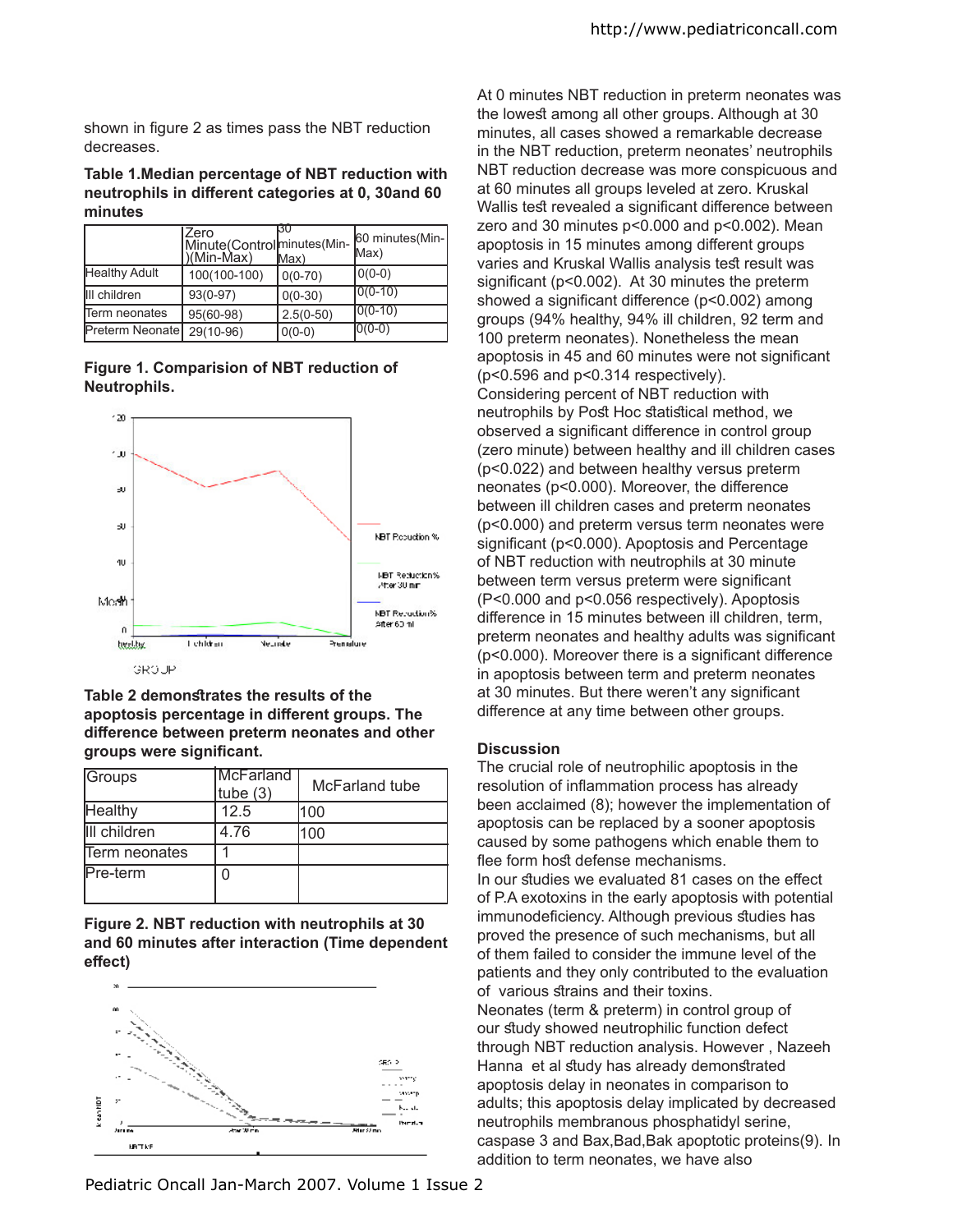included preterm neonates. Another study by Molly et al demonstrated a remarkable delay in apoptosis in term normal neonates in comparison to adults. The depressed level of caspase 3 in cord blood neutrophils probably resulted in a delayed apoptosis. Cortisol can prolong apoptosis, while increment of IL-6 & Cortisol after normal vaginal delivery accounted for the delay in neonates in comparison to cesarean sectioned delivered neonates (10,11,12). Another important point is the type of neutrophils, as shown before immature neutrophils are increased in preterm neonates (12, 13). In keeping with our results of Formol Mer Acetate in specimens of term and preterm neonates, the immature neutrophils demonstrated delayed apoptosis in HL-60 cells assessment (14).

In a couple of studies the preterm neonates neutrophils apoptosis procrastinated due to low IL-10 level and they are predisposed to chronic pulmonary disease and defective pulmonary rehabilitation (15,16). Although omparison of neutrophils apoptosis by P.A exotoxins in terms of gender considerations illustrated differences among cases but it was only significant in ill children cases( p<0/034). However, if we have had a greater number of cases and a narrower range of ages in our study we would have had a better insight to gender diferences. Nonetheless, Molly et al described gender as an efective factor in apoptosis. They demonstrated that estradiol and progesterone in females slowed down the apoptosis of neutrophils (18). Neutrophils killing of bacteria concept originated from the observation that not only bacterial secretions along with cytokines delay the apoptosis of neutrophils but also prolong their existence in tissues and increase destruction (3). The immunocompromised cases are susceptible to P.A severe unrelenting infections. Ojielo et al study revealed that BMT cases even after neutropenic period when interacted with P.A their alveolar macrophages phagocytic ability decreased which left mices prone to infections (19). This study did not consider the time of interaction between bacteria and neutrophils while we have shown that the time is an important factor in the exotoxins efect on neutrophils of immunocompromised cases.

Pseudomona as an opportunistic infection exacts multiple strategies to evade host immune system (4,5). Secretions that affect phagocytosis and neutrophilic activations, cytotoxicity related to mitochondria (Secretary System III) and highly toxic pigments like pyocyanin are these mechanisms (5). The induction of apoptosis by pyocyanin ( the prevalent phenazin generated by P.A) ,even in very minute amount in sputum of cystic fibrosis cases is remarkable as shown earlier in Wilson et al study. In our study we have considered exotoxins of P.A. including pyocyanin

but in more insightful categories of diferent immune systems ranging from healthy adults, term, preterm neonates and to ill children children. The molecular basis of pyocyanin related induction of apoptosis been studied in depth by Allen et al. The importance of pyocyanin in apoptosis of neutrophils and the lower level of IL-1 and IL-6 in wild type strains of P.A in comparison to pyocyanin-deficient strain of P.A.

In a study of Liu et al on neoplastic cells of squamous cell carcinoma, a delay in apoptosis of cells demonstrated that adenovirus could promote apoptosis and death of neoplastic ells through acetyl transferase receptor activation (20). As with other studies, Liu study focused on the apoptosis of neoplastic cells, while in our study we considered induced apoptosis of neutrophils in circulation . Moreover, the comparison of ill children, healthy and term, preterm neonates in apoptosis of neutrophils is being studied for the first time in our study.

 Other microorganisms like leishmania major, mycobacterium, Chlamydia showed to inhibit the apoptosis while E.coli and C.albicans timulate this process (21,22),. This information can be helpful to develop novel treatment methods like vaccination. Apart from these, Patricu et al and Kobota et al study provided invaluable insight to the fact that implementation of certain factors like G-CSF ,being used for supporting immune sytem in responding antimicrobial assault to immunocompromised cases, can decelerate the apoptosis mechanism. Furthermore in Squire et al study the inhibitory efect of some cytokines (IL-1, TNFß, IL-6, INFγ, GM-CSF and LPS were demonstrated (23).

In conclusion, we demonstrated that the effect of P.A on neutrophil was time dependent and apoptosis evolved earlier in ill children, term and preterm neonates' orderly. The most unique aspect of this study was the evaluation of apoptosis in immunocompromised host. The greater susceptibility and apoptosis of neutrophils in immunocompromised cases to exotoxins of P.A can be a significant guide toward devising new methods of approaching management and treatment of ever-increasing and lethal infection of pseudomonas. The more detailed biochemical studies in differences in apoptosis between healthy and immunocompromised cases could open new promising horizons to this problem.

### **References:**

- 1. Stephan F , Yang K , Tankovic J , Soussy CJ , Dhonneur G Duvaldestin P, Brochard L, Brun-Buisson C, Harf A, Delclaux C . Impairment of polymorphonuclear neutrophil functions precedes nosocomial infections in critically ill patients. Crit Care Med. 2002 Feb; 30(2):315-22.
- 2. Usher LR, Lawson RA, Geary I, Taylor CJ et al. Induction of Neutrophil Apoptosis by the Pseudomonas aeruginosa Exotoxin Pyocyanin: A Potential Mechanism of Persistent Infection. The Journal of Immunology, 2002; 168: 1861– 1868.